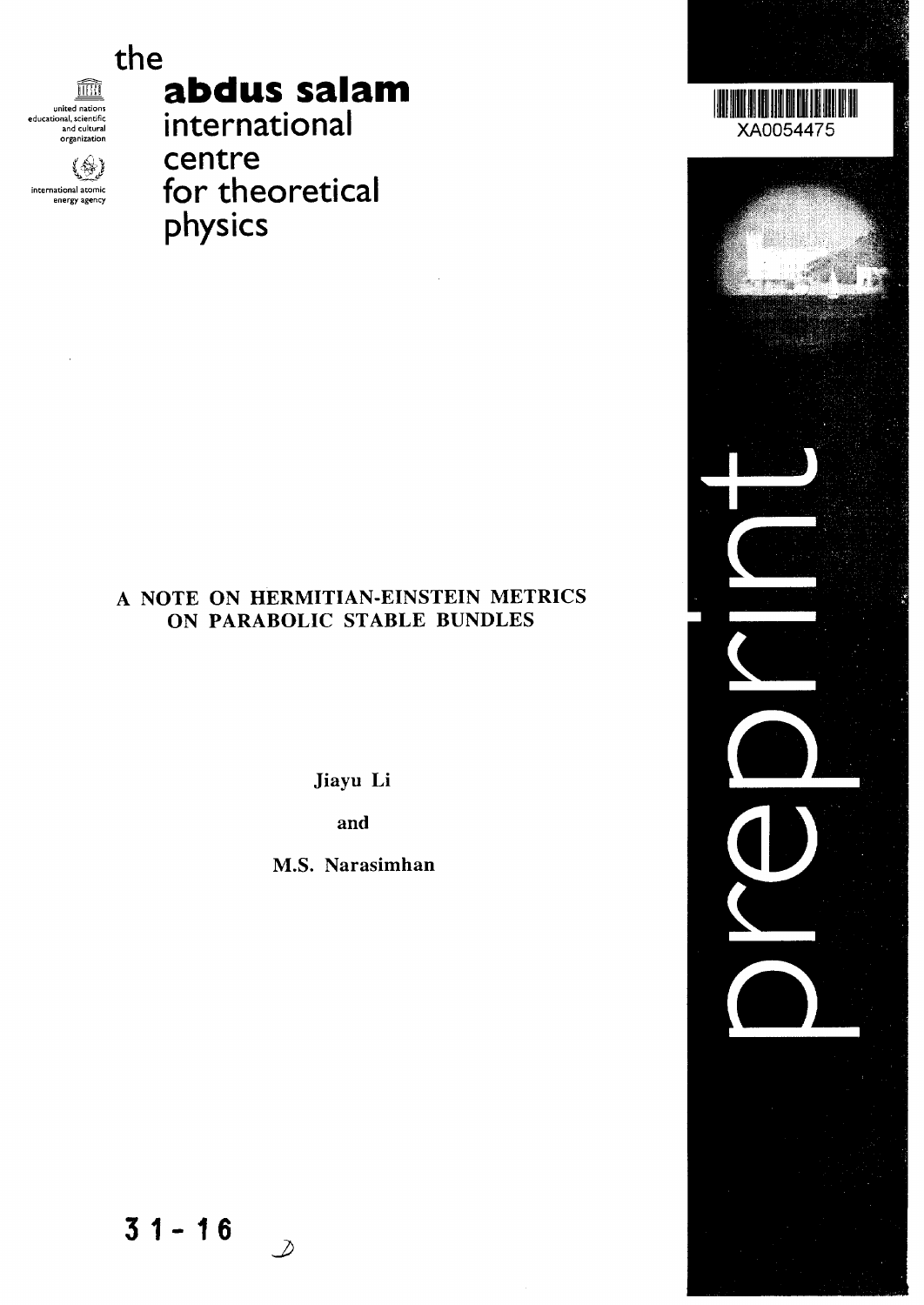United Nations Educational Scientific and Cultural Organization and International Atomic Energy Agency THE ABDUS SALAM INTERNATIONAL CENTRE FOR THEORETICAL PHYSICS

# **A NOTE ON HERMITIAN-EINSTEIN METRICS**

**ON PARABOLIC STABLE BUNDLES**

Jiayu Li *Institute of Mathematics, Academia Sinica, Beijing 100080, Peoples Republic of China, Institute of Mathematics, Fudan University, Shanghai 200433, People's Republic of China*

and

M.S. Narasimhan *The Abdus Salam International Centre for Theoretic Physics, Trieste, Italy.*

#### **Abstract**

Let  $\overline{M}$  be a compact complex manifold of complex dimension two with a smooth Kähler metric and D a smooth divisor on  $\overline{M}$ . If E is a rank 2 holomorphic vector bundle on  $\overline{M}$  with a stable parabolic structure along *D,* we prove that there exists a Hermitian-Einstein metric on  $E' = E|\overline{M} \setminus D$  compatible with the parabolic structure, and whose curvature is square integrable.

> MIRAMARE - TRIESTE January 2000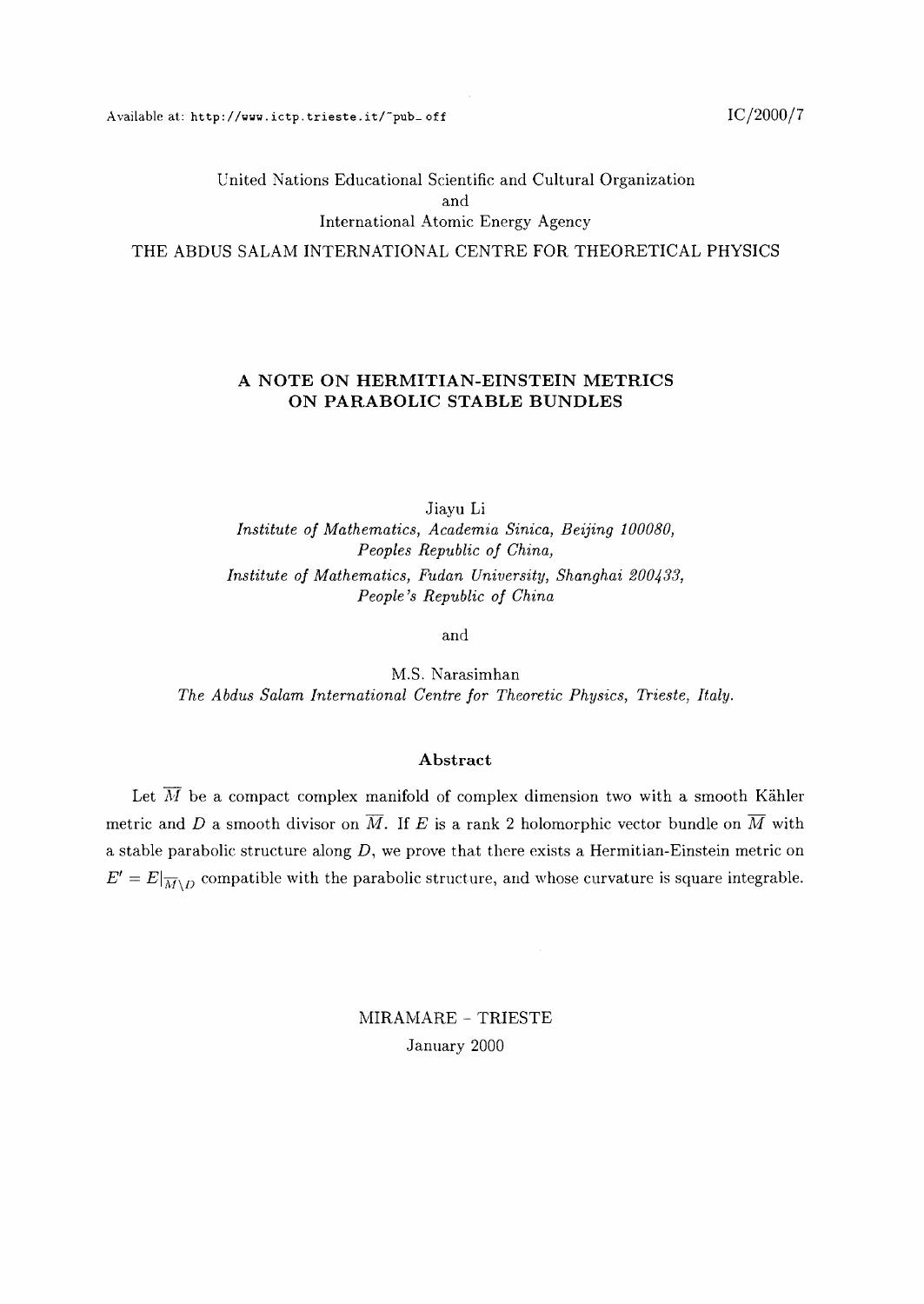#### 1 Introduction

Let  $\overline{M}$  be a compact Kähler manifold of complex dimension 2, let  $\omega$  be a Kähler metric on  $\overline{M}$ . Let *D* be a smooth irreducible divisor in  $\overline{M}$ , and let  $M = \overline{M} \setminus D$ . The restriction of  $\omega$  to M gives a Kahler metric on *M.* For simplicity, we assume in this paper that *E* is a rank 2 holomorphic vector bundle over  $\overline{M}$  and let  $E' = E\vert_M$  be the restriction of the bundle E to M.

We define [LN] the notion of a stable parabolic structure on *E* (along *D)* and the notion of a Hermitian-Einstein metric on  $E'$  with respect to the restriction of the Kähler metric  $\omega$  to *M.* We proved in [LN] that there exists a Hermitian-Einstein metric on *E'* compatible with the parabolic structure. We prove in this paper that there exists in fact a Hermitian-Einstein metric on *E'* (compatible with the parabolic structure) with the property that the curvature of the metric is square integrable (Theorem 2.2). In the case of a projective surface, the square integrability was proved by Biquard [B (4.2)] using a result of Simpson, while our proof is valid with the Kahler case also.

Once we know the curvature of the H-E metric is in  $L^2$ , it is in fact in  $L^p$  for  $p > 2$  (Remark 2.4), and hence the metric defines a parabolic bundle on  $\overline{M}$  as in [B, Theorem 1.1]. Since the metric is also compatible with the given parabolic structure, both parabolic structures are the same. Therefore proving the result that the curvature form of the H-E metric is in  $L^2$  completes our earlier paper and this is the motivation for this note.

### 2 The existence of a H-E metric

In this section we shall prove our main theorem. See [LN] for the definitions, such as Hermitian-Einstein metrics, parabolic bundles, etc.

We need the following result proved in [LN], regarding the initial metric  $K_0$  on  $E'$ .

**Lemma 2.1** *([LN] Lemma 5.2 and Proposition 6.6) Let*  $(E, D, \alpha_1, \alpha_2)$  *be a parabolic bundle. Then there exists a Hermitian metric*  $K_0$  on  $E' = E|_M$  such that

*a)* the curvature form of  $K_0$ ,  $F_{K_0}$  satisfies that  $|F_{K_0}|_{K_0} \in L^p(M)$  for any  $1 \leq p < p_0$  where  $p_0 = \min\{\frac{2}{1-(\alpha_2 - \alpha_1)}, \frac{2}{\alpha_2 - \alpha_1}\}\ and \ |trF_{K_0}| \in L^{\infty}(M).$ 

*b)* par deg  $E_* =$  the analytic degree  $d(E, K_0)$  and  $(E, D, \alpha_1, \alpha_2)$  is parabolic stable if and only *if*  $(E, K_0)$  *is analytic stable.* 

**Theorem 2.2** Let  $\overline{M}$  be a compact Kähler manifold of complex dimension 2 and D a smooth *irreducible divisor of*  $\overline{M}$ . Let E be a rank 2 holomorphic vector bundle on  $\overline{M}$  with a parabolic *structure*  $E_* = (E, D, \alpha_1, \alpha_2)$ . If  $E_*$  is parabolic stable there exists a Hermitian-Einstein metric *H on E' compatible with the parabolic structure and whose curvature form is square mtegrable over M.*

We shall modify Proposition 7.2 in [LN] and its proof to prove the theorem. The main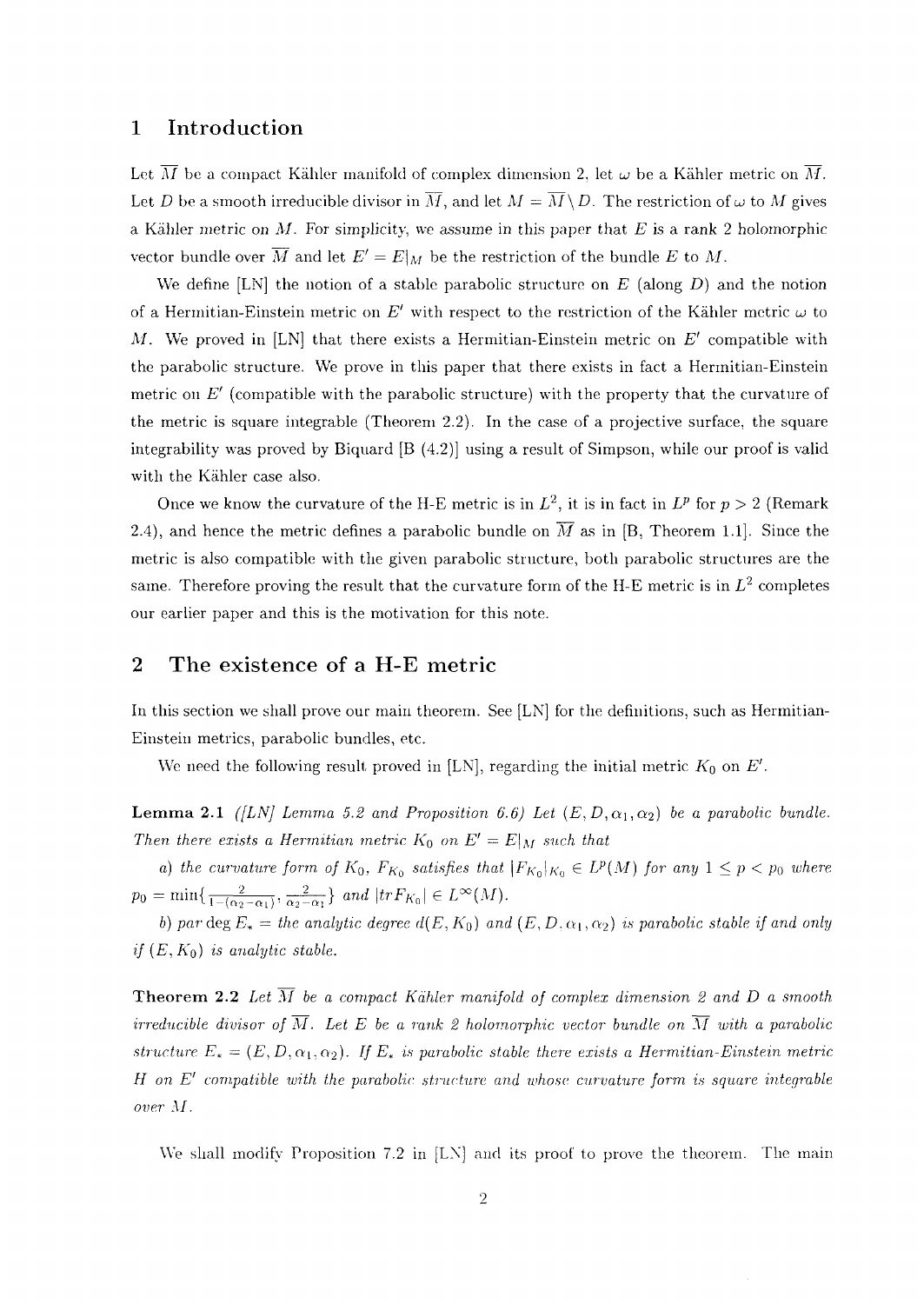additional point is the derivation of an  $L^2$  estimate for the curvature of the metrics arising in the heat flow.

**Proposition 2.3** Let  $(E, D, \alpha_1, \alpha_2)$  be a parabolic bundle. Then there exists a Hermitian metric  $K \in \mathcal{A}_{K_0}$  on  $E' = E|_M$  satisfying the heat equation

$$
\begin{cases} K^{-1} \frac{dK}{dt} = -\sqrt{-1} \Lambda F_K^{\perp} \\ K|_{t=0} = K_0 \quad \text{and} \quad \det K = \det K_0 \end{cases}
$$

 $\|F_K\|_K \|\mathbf{F}_K\|_L^2(M) \leq C, \ \|\|\Lambda F_K^{\perp}\|_L^2(M) \leq \|\|\Lambda F_{K_0}^{\perp}\|_{K_0}\|_{L^p(M)}, \text{ and } \|\Lambda F_K\|_K \in L^{\infty}(M)$ *for any t* > 0, 2 <  $p$  <  $p_0$ , where  $K_0$  is the metric constructed in Lemma 2.1,  $p_0$  is the constant *in Lemma 2.1,*  $C > 0$  *is a constant depending only on*  $K_0$ .

Proof: Let  $M_\beta = \{x \in M \mid |\sigma(x)| > \beta\}$ , where  $0 < \beta < 1$ , and consider the above heat equation on *Mp* with Neumann boundary condition. More precisely, we consider, writing  $h = K_0^{-1}K$ , the equation

$$
(\triangle_{K_0} - \frac{\partial}{\partial t})h = \sqrt{-1}h\Lambda F_{K_0}^{\perp} - \sqrt{-1}\Lambda \overline{\partial} h h^{-1} \partial_{K_0} h
$$

on  $M_{\beta}$  with  $h|_{t=0} = I$ , det  $h = 1$ , and  $\frac{\partial}{\partial n}h|_{\partial M_{\beta}} = 0$ , where  $\Delta_{K_0} = -\sqrt{-1}\Lambda\overline{\partial}\partial_{K_0}$ ,  $\frac{\partial}{\partial n}$  denotes the differentiation in the direction perpendicular to the boundary using the operator  $\partial_{K_0}$ .

In [LN] we used the Dirichlet boundary condition. We use Neumann boundary condition here so that we have the fact that  $\frac{\partial}{\partial n} \Lambda F_K^\perp|_{\partial M_\beta} = 0$ , obtained by applying  $\frac{\partial}{\partial n}$  to both sides of the heat equation; this fact will enable us to apply the Stokes theorem for deriving the relation (2) below.

It was proved in [S] that this heat equation with Neumann boundary condition has a solution for all time. We denote the solution by  $K_{\beta}$  for each  $\beta$ . Let  $h_{\beta} = K_0^{-1} K_{\beta}$ .

By an argument similar to the one used in the proof of Proposition 7.2 in [LN], we can show that, there exist a sequence  $\beta_i \to 0$  and a Hermitian metric  $K \in \mathcal{A}_{K_0}$  such that for any relatively compact open subset Z, any  $\delta > 0$ , and any  $R > 0$ ,  $K_{\beta_i} \rightharpoonup K$  in  $L_{2/1}^p(Z \times [\delta, R])$  for any  $1 < p < \infty$ . By the Sobolev embedding, we have  $K_{\beta_i} \longrightarrow K$  in  $C^{1/0}(Z \times [\delta, R])$ . Therefore the limit K satisfies the heat equation on  $M \times (0, \infty)$  and thus belongs to  $C^{\infty}(M \times (0, \infty))$ . We can also show that  $|||AF^{\perp}_{K}|_K||_{L^p(M)} \leq |||AF^{\perp}_{K_0}|_{K_0}||_{L^p(M)}$  and  $|AF_K|_K \in L^{\infty}(M)$  for any  $t > 0$ ,  $2 < p < p_0$ , as we did in [LN].

Now we derive the  $L^2$  bound of the curvature.

By the formula  $\partial_{K_\beta} = \partial_{K_0} + h_\beta^{-1} \partial_{K_0} h_\beta$  and the fact that  $\frac{\partial}{\partial n} \Lambda F_K^\perp|_{\partial M_\beta} = 0$  we can see that

$$
\frac{\partial}{\partial n_{\beta}} \Lambda F_K^{\perp}|_{\partial M_{\beta}} = 0 \tag{1}
$$

where  $\frac{\partial}{\partial n_i}$  denotes the differentiation in the direction perpendicular to the boundary using the operator  $\partial_{K_3}$ .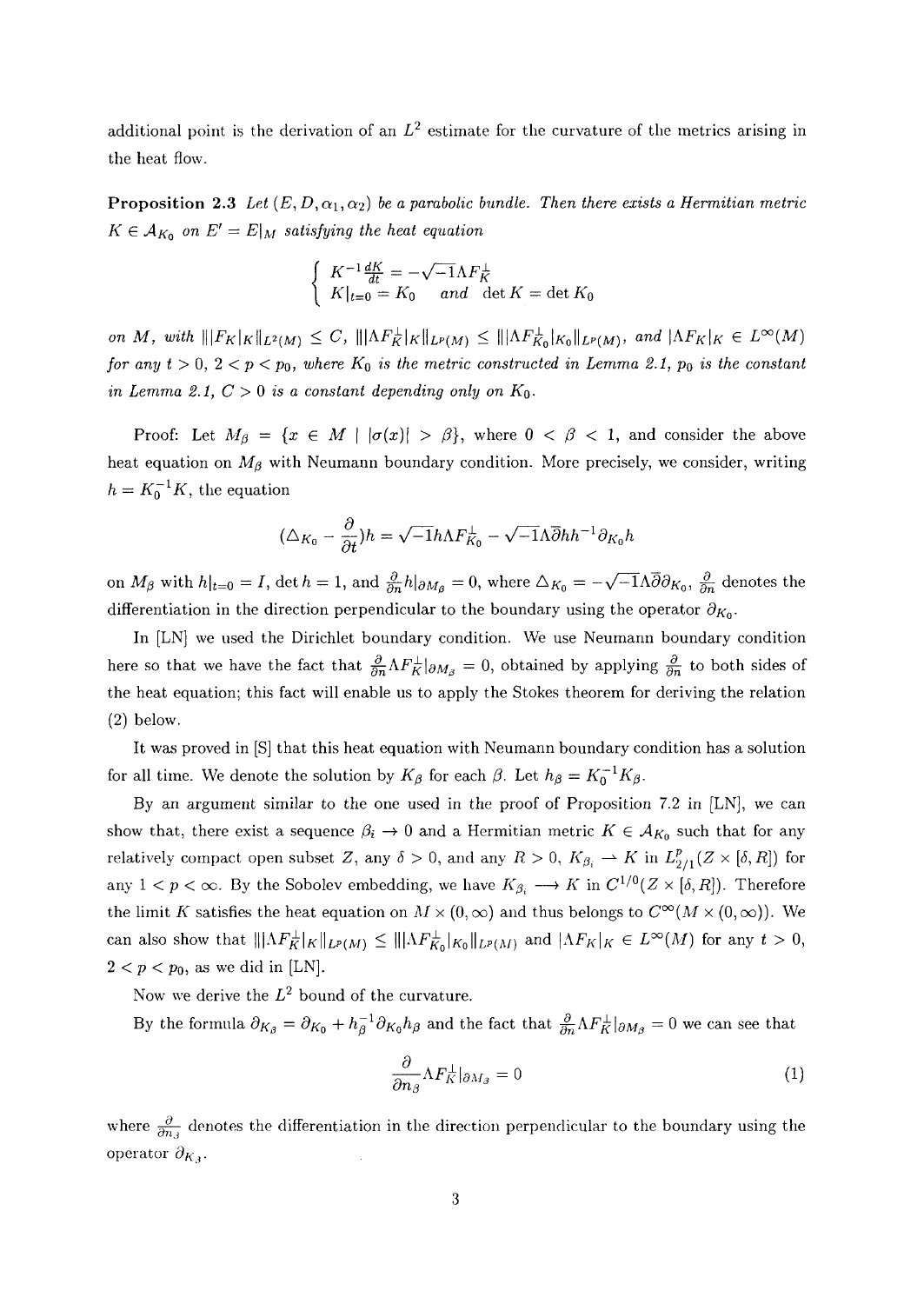Because det  $h_{\beta} = 1$ , we have  $tr F_{K_{\beta}} = tr F_{K_0}$  for all t, and

$$
\frac{d}{dt}F_{K_{\beta}}^{\perp} = \frac{d}{dt}F_{K_{\beta}} = \sqrt{-1}\overline{\partial}\partial_{K_{\beta}}K_{\beta}^{-1}\frac{d}{dt}K_{\beta} = \overline{\partial}\partial_{K_{\beta}}\Lambda F_{K_{\beta}}^{\perp}.
$$

Using the above identity we get

$$
\frac{d}{dt} \int_{M_{\beta}} |F_{K_{\beta}}^{\perp}|_{K_{\beta}}^2 dV
$$
\n
$$
= 2Re \int_{M_{\beta}} (\frac{d}{dt} F_{K_{\beta}}^{\perp}, F_{K_{\beta}}^{\perp})_{K_{\beta}} dV
$$
\n
$$
= 2Re \int_{M_{\beta}} (\overline{\partial} \partial_{K_{\beta}} \Lambda F_{K_{\beta}}^{\perp}, F_{K_{\beta}}^{\perp})_{K_{\beta}} dV
$$
\n
$$
= 2Re \int_{M_{\beta}} \nabla_{\overline{k}} \nabla_{l} (F_{K_{\beta}}^{\perp})_{\gamma}^{\delta} \tilde{u}^{*} (F_{K_{\beta}}^{\perp})_{\delta}^{\gamma} \chi_{\overline{l}} dV
$$
\n
$$
= -2Re \int_{M_{\beta}} \nabla_{l} (F_{K_{\beta}}^{\perp})_{\gamma}^{\delta} \tilde{u}^{*} \nabla_{\overline{k}} (F_{K_{\beta}}^{\perp})_{\delta}^{\gamma} \chi_{\overline{l}} dV \text{ (by (1) and Stokes theorem)}
$$
\n
$$
= -2Re \int_{M_{\beta}} \nabla_{l} (F_{K_{\beta}}^{\perp})_{\gamma}^{\delta} \tilde{u}^{*} \nabla_{\overline{k}} (F_{K_{\beta}}^{\perp})_{\delta}^{\gamma} \chi_{\overline{l}} dV \text{ (by Bianchi identity)}
$$
\n
$$
\leq 0,
$$
\n(2)

Letting  $\beta \rightarrow \infty$ , using Fatou's lemma, we get

$$
\int_M |F_K^{\perp}|_K^2 dV \le \int_M |F_{K_0}^{\perp}|_{K_0}^2 dV.
$$

Since  $\vert trF_{K_0} \vert \in L^{\infty}(M)$  and  $trF_K = trF_{K_0}$ , we have

$$
\int_M |F_K|_K^2 dV \leq C.
$$

This completes the proof of the proposition.

**Proof of the main theorem:** As in the proof of Theorem 7.3 in [LN], the metric  $K(t)$ converges to a Hermitian-Einstein metric  $H$  (as  $t \to \infty$ ) compatible with the parabolic structure. On the other hand, by Proposition 2.3 we have  $\| [F_K]_K \|_{L^2(M)} \leq C$ . It follows from Fatou's lemma that  $|F_H|_H \in L^2(M)$ .

**Remark** 2.4 *Once we know that the curvature form of the H-E metric is in L<sup>2</sup> , then it belongs in fact to L<sup>p</sup>*, *for*  $p \geq 2$ *, as implied by the result of Sibner-Sibner [SS Theorem 5.1 and Theorem 5.2] (see [B (4.2)]).*

Remark 2.5 *Conversely, if E' is a holomorphic vector bundle over M and admits a Hermitian-Einstein metric H with*  $\|\F_H\|_{L^p(M)} < \infty$ , for some  $p > 2$ , one can show (cf. [B], Theorem 1.1) that  $E'$  can be extended to a holomorphic vector bundle E over  $\overline{M}$  with a parabolic structure *along D and such that H is compatible with the parabolic structure. Moreover E is parabolic polystable (cf. [B] and [LN]).*

Remark 2.6 *We can use our existence theorem to derive a Bogomolov Chern number inequality for parabolic bundles (cf. [L]). For the case of projective varieties see Biswus [Bs].*